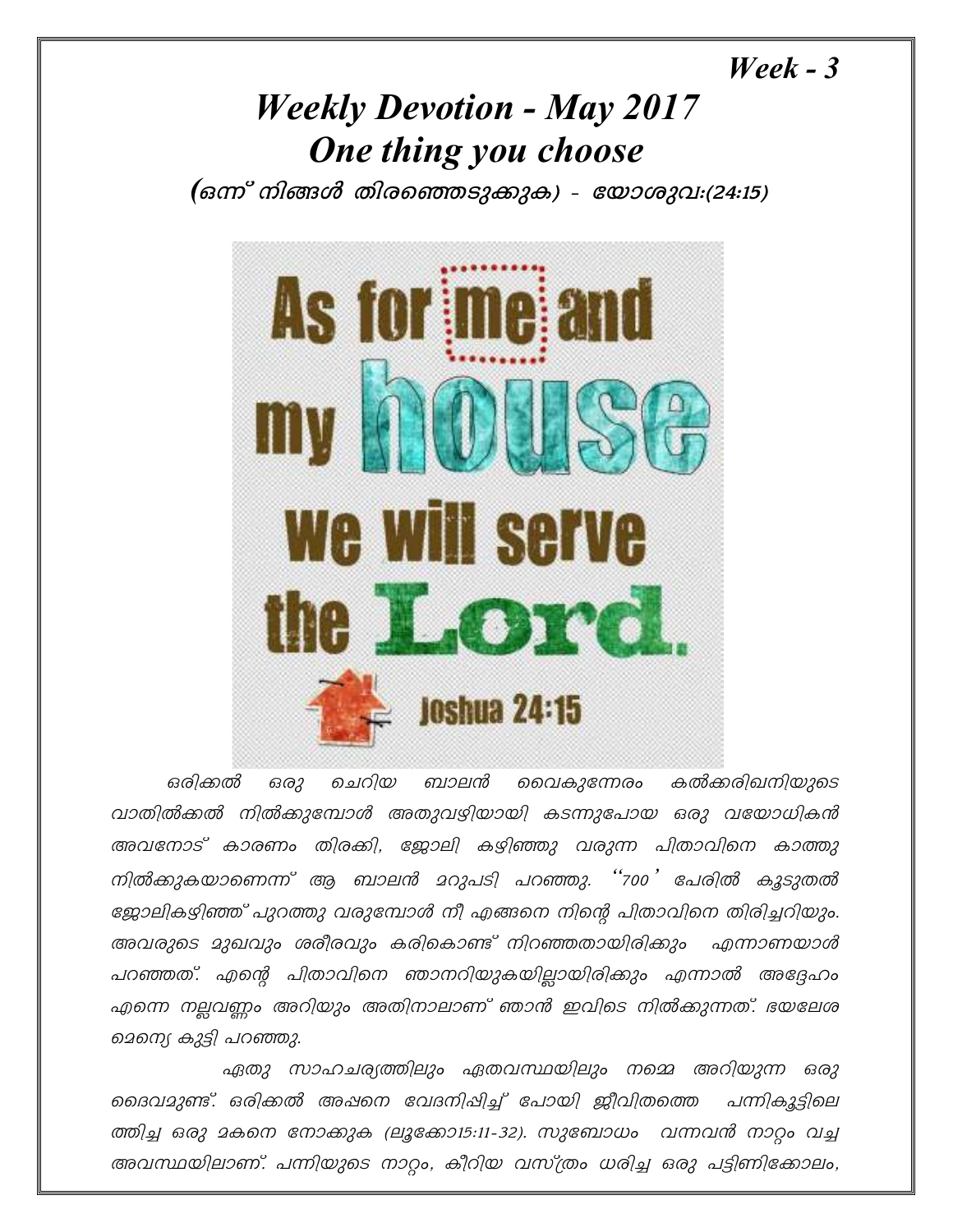എന്നിട്ടും അഷൻ തന്റെ മകനെ അറിഞ്ഞു . മനസ്സലിഞ്ഞപിതാവ് ഓടിച്ചെന്ന് കെട്ടി ഷിടിച്ച് അവനെ ചുംബിച്ചു. സുബോധം വന്നവർക്ക് മാത്രമേ നല്ല തിരഞ്ഞെടുഷ് സ്വീകരിഷാൻ കഴിയുകയുള്ളു. ഞാൻ എന്റെ അഷന്റെ അടുക്കൽ ചെല്ലും എന്ന ഒരു തീരുമാനം നമുക്കോരോരുത്തർക്കും എടുക്കുവാൻ കഴിഞ്ഞാൽ നിശ്ചയമായും നമ്മുടെ പഴയ സ്ഥിതിക്ക് വ്യത്യാസം വരും. ഇന്ന് പല യുവജനങ്ങളും തങ്ങളുടെ പൂർത്തീകരിക്കുവാൻ കഴിയാതെ ഭാരപ്പെടുന്നു. Tension നിങ്ങളെ തകർക്കുന്നു, രോഗം പിടിപെടുന്നു. എങ്ങനെ ഇത് പരിഹരിക്കാം എന്ന് വചനം വ്യക്തമാക്കുന്നു, ക്രിസ്തുവിനെ നിങ്ങളുടെ ജോലിയുടെ, ഭവനത്തിന്റെ ജീവിതത്തിന്റെ കൂട്ടാളിയാ ക്കുക.

ഈ ആഗ്രഹം ഉള്ളിലുണ്ട്, വിശ്വസ്തൻ എന്ന് തോന്നിയാൽ ദൈവം നമ്മെയും തിരഞ്ഞെടുക്കും. ദൈവീകതിരഞ്ഞെടുപ്പ് ലഭിച്ചവൻ ദൈവത്തെ അനുസ രിച്ചാൽ അബ്രഹാമിനെഷോലെ സകലരാലും ബഹുമാനിക്കപ്പെടും. തെരഞ്ഞെടുഷ് ലഭിച്ചവന് ലഭിക്കുന്ന നിർദ്ദേശം പലഷോഴും അനുസരിക്കുവാനും ബുദ്ധിമു ട്ടുള്ളതാകാം. A call of Challenge എന്നാൽ അനുസരിക്കുന്നവർക്കേ അനുഗ്രഹം ലഭിക്കുകയുള്ളു.

ദോശയ്ക്ക് ലഭിച്ച ദൗത്യം വളരെ പ്രയാസദേറിയതായിരുന്നു. എന്നാൽ തിരഞ്ഞെടുത്തവനെക്കൊണ്ടു തന്നെ ഈ ദൗത്യം പൂർത്തിയാക്കുവാൻ യഹോവ മതിയായവനാണ്. മോശയുടെ ശുശ്രൂഷകനായി കൂടാരത്തെ വിട്ടുപിരിയാതെ നിന്ന യോശുവായെ തിരഞ്ഞെടുത്ത ദൈവം, തുടർന്ന്, ജനത്തെ കനാനിലേക്ക് നട ത്തുന്ന ദൗത്യം ഏൽഷിച്ചു. മോശയുടെ വടിയും, ദൈവമയച്ച കിഴക്കൻ കാറ്റും ചെങ്കട ലിൽ വഴി ഒരുക്കിയെങ്കിൽ, യെരിഹോ തകർക്കുവാനും യോർദ്ധാൻ കടത്തുവാനും, ഇനത്തെ മുൻപോട്ട് കൊണ്ടുപോകുവാനുമുള്ള കഴിവ് യോശുവയ്ക്ക് തന്റെ യഹോവ നൽകി, ഇവിടെയാണ് ഒരു തീരുമാനം എടുക്കുവാൻ യോശുവ ജന ത്തോട് പറയുന്നത്. നിങ്ങൾ ആരെ ആരാധിയ്ക്കും ? മരുഭൂയാത്രയിൽ കൂടെയി രുന്ന ദൈവത്തെയോ, അതോ പിതാക്കന്മാരുടെ വിഗ്രഹ ദൈവങ്ങളെയോ? അവര വർ തന്നെ തീരുമാനം എടുക്കുവാൻ അനുവദിക്കുമ്പോഴും തന്റെ തീരുമാനം അറി യിഷാൻ യോശുവ മറന്നില്ല "ഞാനും എന്റെ കുടുംബവും യഹോവയെ സേവി യ്ക്കും. "